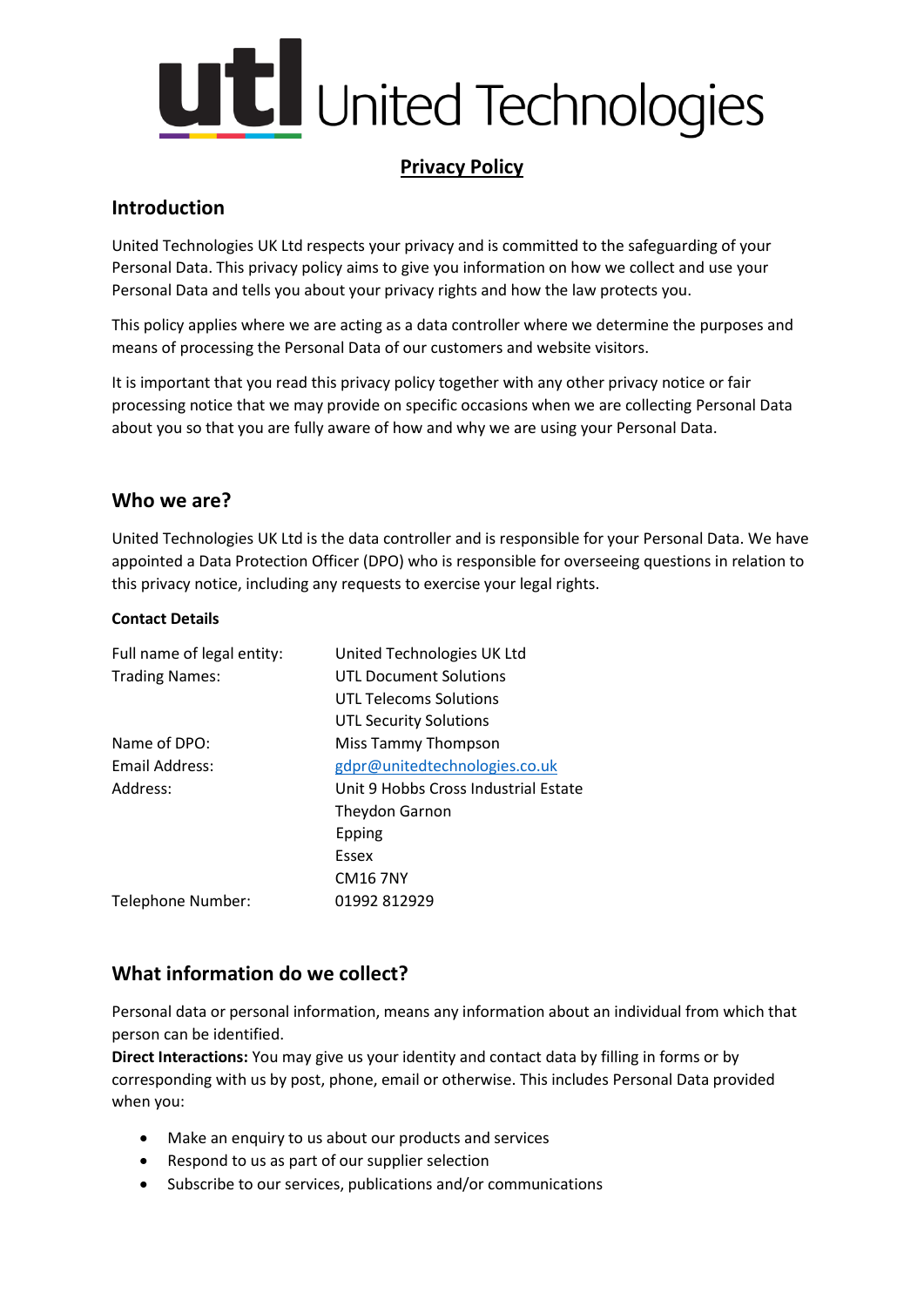Request marketing and promotional material(s) to be sent to you

**Information Collected Through Cookies and Other Technology:** When you visit our website, we use cookies and related technologies to identify your browser. Please see our Cookies Policy for more details.

**Third Party Analytics Services:** United Technologies uses third party analytics services. See here for how Google uses data when you use our Service and how you may opt out. [\(www.google.com/policies/privacy/partners/\)](https://creativemarket.com/www.google.com/policies/privacy/partners/). Please see our Cookies Policy for more details.

# **How we use your information?**

We will only use your Personal Data when the law allows us to. Most commonly, we will use your Personal Data in the following circumstances:

- Where we need to provide you with a service under our agreement with you
- To confirm and verify your identity or to verify that you are an authorised customer for security purposes
- To carry out our obligations arising from any contracts entered into between you and us
- Where we have legitimate interest in doing so to optimize the service we offer and to let you know about other products, services and promotions.
- Where we need to comply with a legal or a regulatory obligation.

By providing us with contact details such as your email address (which includes but is not limited to linking your account through Service Accent or a third-party website or network such as Go Cardless), you acknowledge we may use the email address to send you Service-related notices, including any notices required by law, in lieu of communication by postal mail. You also acknowledge that we may send you notifications of activity on the Service to the email address you give us, in accordance with any applicable privacy settings. We may use your email address to send you other messages, such as newsletters, changes to features of the Service, or special offers. If you do not want to receive such email messages, you may opt out at any given time by emailing us at [gdpr@unitedtechnologies.co.uk](mailto:gdpr@unitedtechnologies.co.uk)

Opting out may prevent you from receiving email messages regarding updates, improvements, or offers. You may not opt out of Service-related e-mails.

# **What legal basis do we have for processing your Personal Data?**

We have set out below – in a table format – a description of all the ways in which we plan to use your Personal Data, and which of the legal bases we rely on to do so. Please contact us if you need details from us about the specific legal ground we are relying on to process your Personal Data where more than one ground has been set out in the table below.

| <b>Purpose/Activity</b>     | <b>Type of Data</b> | <b>Lawful Basis for Processing</b> |
|-----------------------------|---------------------|------------------------------------|
| To respond and engage in    | Identity            | Performance of a contract          |
| correspondence with you.    | Contact             | with you.                          |
| To process and deliver your | Identity            | Performance of a contract          |
| order including:            | Contact             | with you.                          |
| Manage payments, fees and   | Financial           | Necessary for our legitimate       |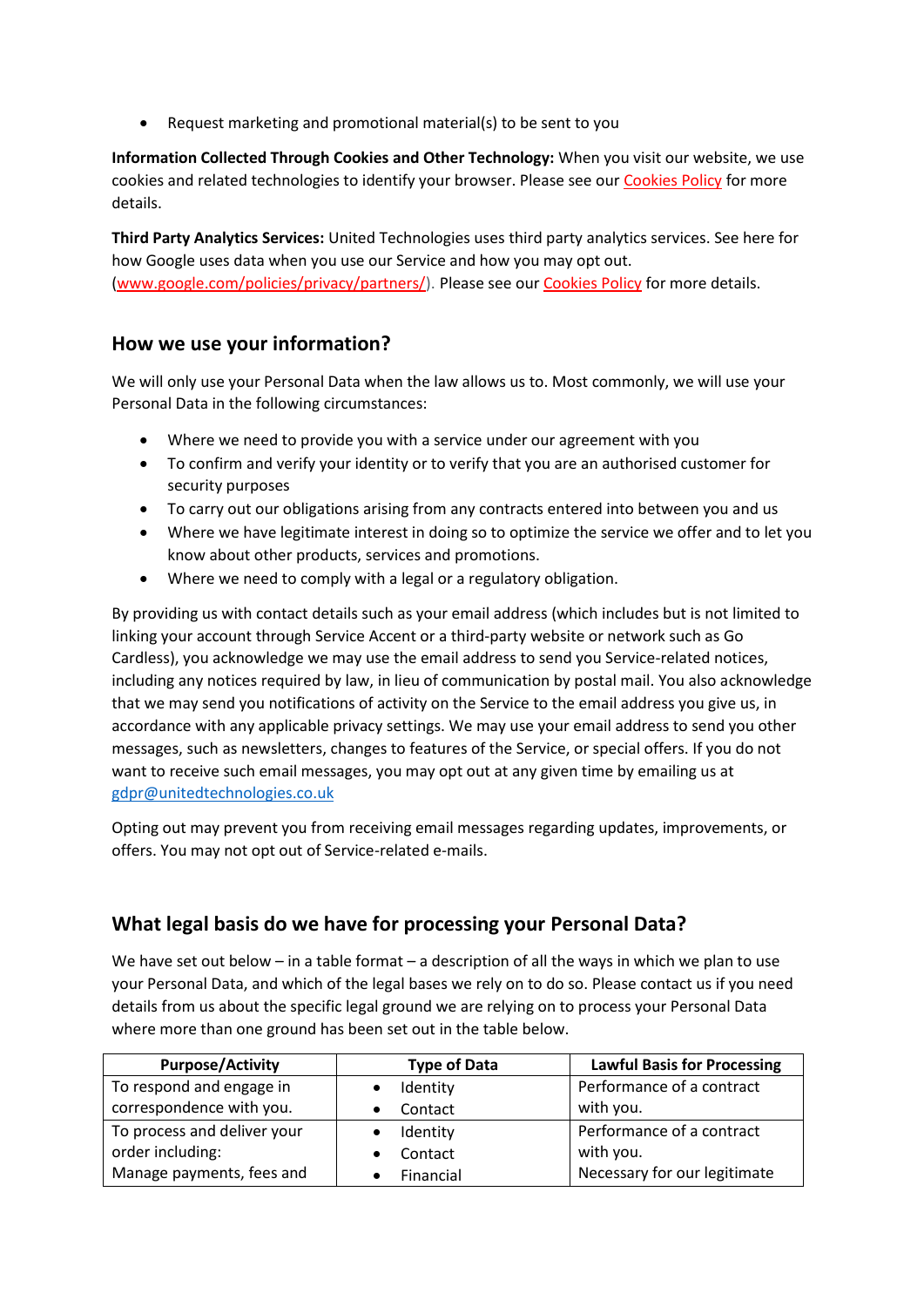| charges;<br>Collect and recover money<br>owed to us.                                                                                                                              | Transactional                                                                                                     | interests (to recover debts due<br>to us).                                                                                                                                                                                        |
|-----------------------------------------------------------------------------------------------------------------------------------------------------------------------------------|-------------------------------------------------------------------------------------------------------------------|-----------------------------------------------------------------------------------------------------------------------------------------------------------------------------------------------------------------------------------|
| To manage our relationship<br>with you:<br>Notify you about our change in<br>terms or Privacy Notice.                                                                             | Identity<br>$\bullet$<br>Contact                                                                                  | Performance of a contract<br>with you.<br>Necessary to comply with a<br>legal obligation.                                                                                                                                         |
| To administer and protect our<br>business and website<br>(including troubleshooting,<br>data analysis, testing, system<br>maintenance, support,<br>reporting and hosting of data) | Identity<br>Contact<br>Technical                                                                                  | Necessary for our legitimate<br>interests (for running our<br>business, provisions of<br>administration and IT services,<br>network security, to prevent<br>fraud).<br>Necessary to comply with a<br>legal obligation.            |
| To deliver relevant website<br>content and advertisements to<br>you.                                                                                                              | Identity<br>$\bullet$<br>Contact<br>Profile<br>Usage<br>$\bullet$<br>Marketing and<br>Communications<br>Technical | Necessary for our legitimate<br>interests (to grow our business<br>and inform and marketing<br>strategy).                                                                                                                         |
| To use data analytics to<br>improve our website,<br>products/services, marketing,<br>customer relationships and<br>experiences                                                    | Technical<br>$\bullet$<br>Usage                                                                                   | Necessary for our legitimate<br>interests (to define types of<br>customers for out products<br>and services, to keep our<br>website updated and relevant,<br>to develop our business and to<br>inform our marketing<br>strategy). |

## **Marketing**

We aim to provide you with choices regarding certain Personal Data uses, particularly around marketing and advertising.

Third-Party Marketing: We will get your express opt-in consent before we share your personal data with any other companies outside of the UTL Group of companies for their own marketing purposes.

Opting Out: You can ask us to stop sending you marketing messages at any time by contacting us at any time at the following email address; [gdpr@unitedtechnologies.co.uk](mailto:gdpr@unitedtechnologies.co.uk) Where you opt out of receiving marketing messages, this will not apply to Personal Data provided to us as a result of our product/service purchase, warranty registration, product/service experience or other transactions.

## **Change of Purpose**

We will only use your Personal Data for the purposes of which we collected it, unless we reasonably consider that we need to use it for another reason and that reason is compatible with the original purpose. If you wish to get an explanation as to how the processing for the new purpose is compatible with the original purpose, please contact us.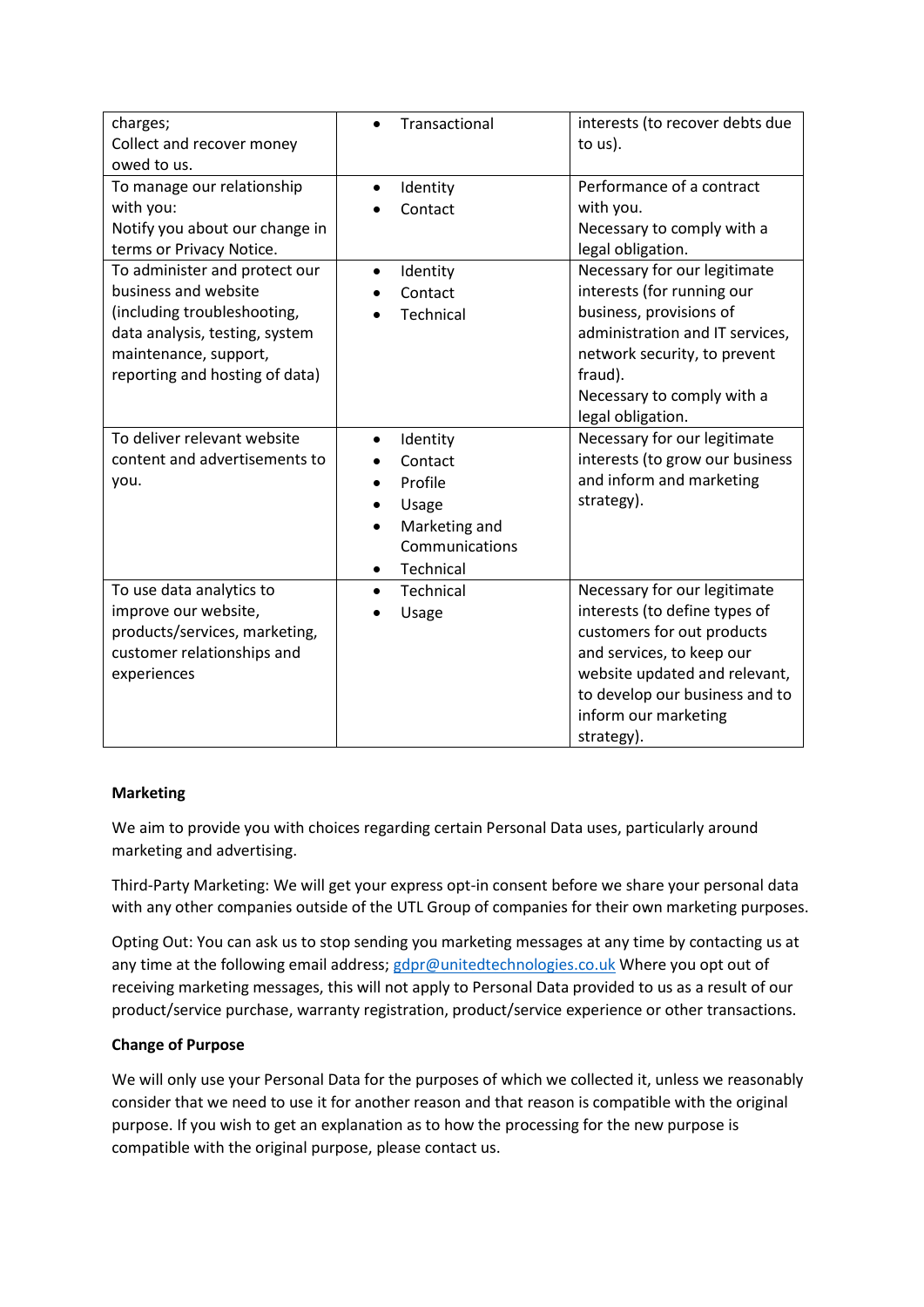If we need to use your Personal Data for an unrelated purpose, we will notify you and we will explain the legal basis that allows us to do so.

Please note that we may process your Personal Data without your knowledge or consent in compliance with the above rules where this is required or permitted by law.

## **How we share your information?**

## **Personal Information**

The Personal Data identified is processed by us both in the UK and potentially overseas. We may have to share your Personal Data with the following parties;

- Internal third-parties
- External third parties
- Third-parties to whom me may choose to sell, transfer, or merge parts of our business or assets.

Alternatively, we may seek to acquire other businesses or merge with them. If a change happens to our business, then the new owners may use your Personal Data in the same way as set out in our Privacy Policy.

We require all third-parties to respect the security of your Personal Data, and to treat it in accordance with the law. We do not allow our third-party service providers to use your Personal Data for their own purposes and only permit them to process your Personal Data for specified purposes and in accordance with our instructions.

### **Payment Services**

We offer Go Cardless as a form of direct debit payment. All Go Cardless transactions are subject to their respective policie[s https://gocardless.com/legal/privacy/](https://gocardless.com/legal/privacy/) . We do not control Go Cardless' use of the data it collects.

## **How we protect your information?**

We care about the integrity and security of your Personal Data, which is why we have put in place appropriate security measures to prevent your Personal Data from being lost, used or accessed in an unauthorised way, altered or disclosed. In addition, we limit access to your Personal Data to those employees, contractors and other third-parties who have a genuine business-related reason for doing so. They will only process your Personal Data on our instruction and are subject to a duty of confidentiality.

We have put in place procedures to deal with any suspected Personal Data breach that will notify you and any applicable regulator of a breach where we are legally required to do so.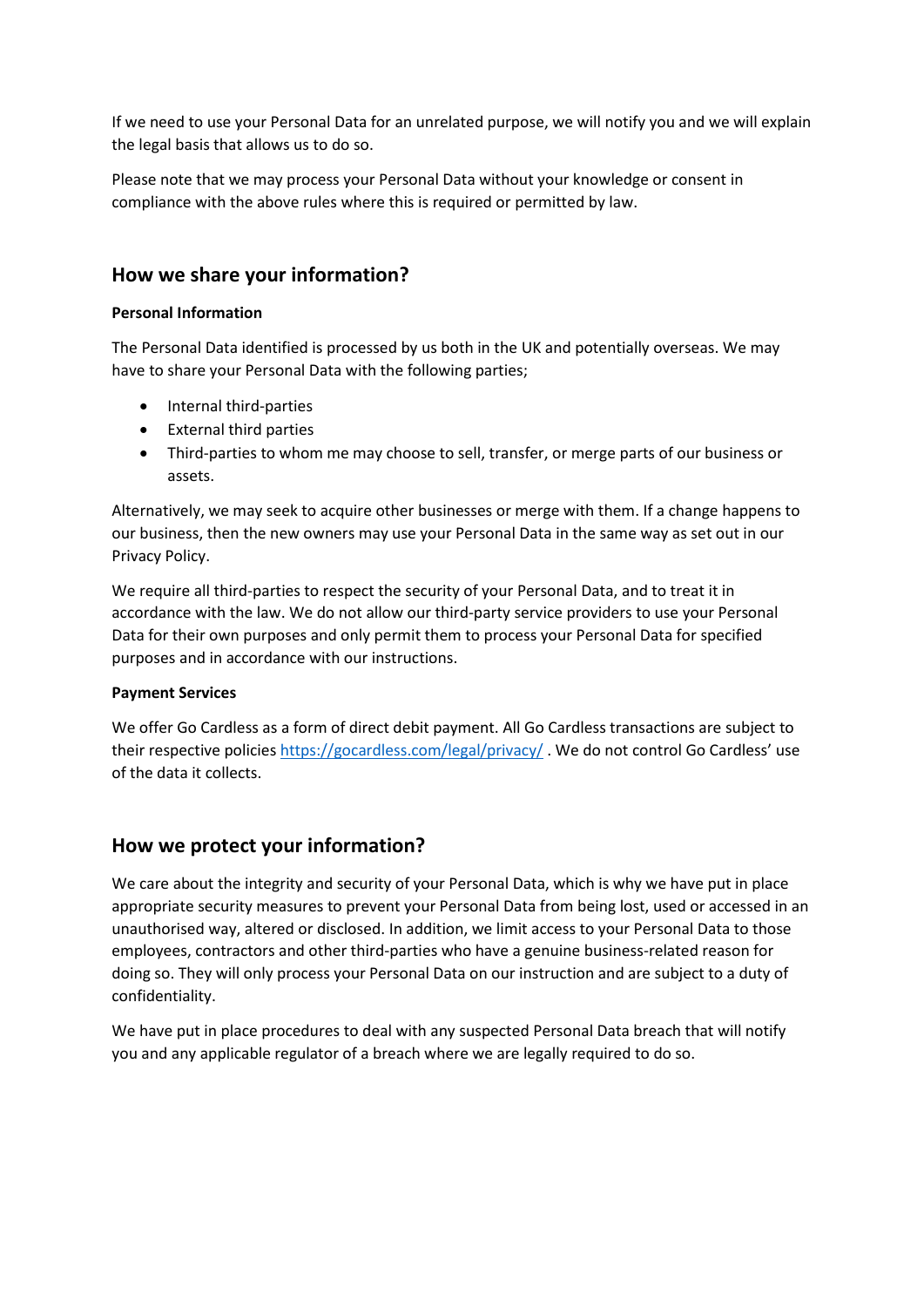# **How long we will use your Personal Data?**

We will only retain your Personal Data for as long as necessary to fulfil the purposes we collect it for, including for the purposes of satisfying any legal, accounting, or reporting requirements. To determine the appropriate retention period for Personal Data, we consider the amount, nature and sensitivity of the Personal Data, the potential risk of harm from unauthorised use or disclosure of your Personal Data, the purposes for which we process your Personal Data and whether we can achieve those purposes through other means, and the applicable legal requirements.

By law we have to keep basic information about our customers (including contract, identity, financial) for seven years after they cease being customer for tax purposes. In some circumstances you can ask us to delete your data, please see further information on Request Erasure within this policy.

In some circumstance we may anonymise your Personal Data (so that is can no longer be associated with you) for research or statistical purposes in which case we may use this information indefinitely without further notice to you.

# **What are your Data Subject Access Rights?**

Under certain circumstances, you have the following rights under Data Protection laws in relation to your Personal Data;

- Request access to your Personal Data
- Request correction of your Personal Data
- Request erasure of your Personal Data
- Object to processing of your Personal Data
- Request restriction of processing of your Personal Data
- Request transfer of your Personal Data
- Right to withdraw consent
- Right to lodge a complaint with the Information Commissioner's Office

For further clarification of your rights please refer to the Glossary below.

If you wish to exercise any of the rights set out above, please contact us using the details within this Privacy Policy. Under the General Data Protection Regulations, we cannot charge a fee for this, however, where the request is manifestly unfounded or excessive we have the right to charge a "reasonable fee" for the administrative costs of complying with the request. We can also charge a reasonable fee if an individual requests further copies of data following upon their request. We will need to request specific information from you to help us confirm your identity and ensure your right to access your Personal Data (or to exercise any of your other rights). This is a security measure to ensure that Personal Data is not disclosed to any person who has no right to receive it. We may also contact you to ask you for further information in relation to your request to speed up our response.

We will try and respond to all legitimate requests within 1 Calendar Month. Occasionally it may take us longer, if your request is particularly complex or you have made a number of requests. In this case, we will notify you and keep you updated.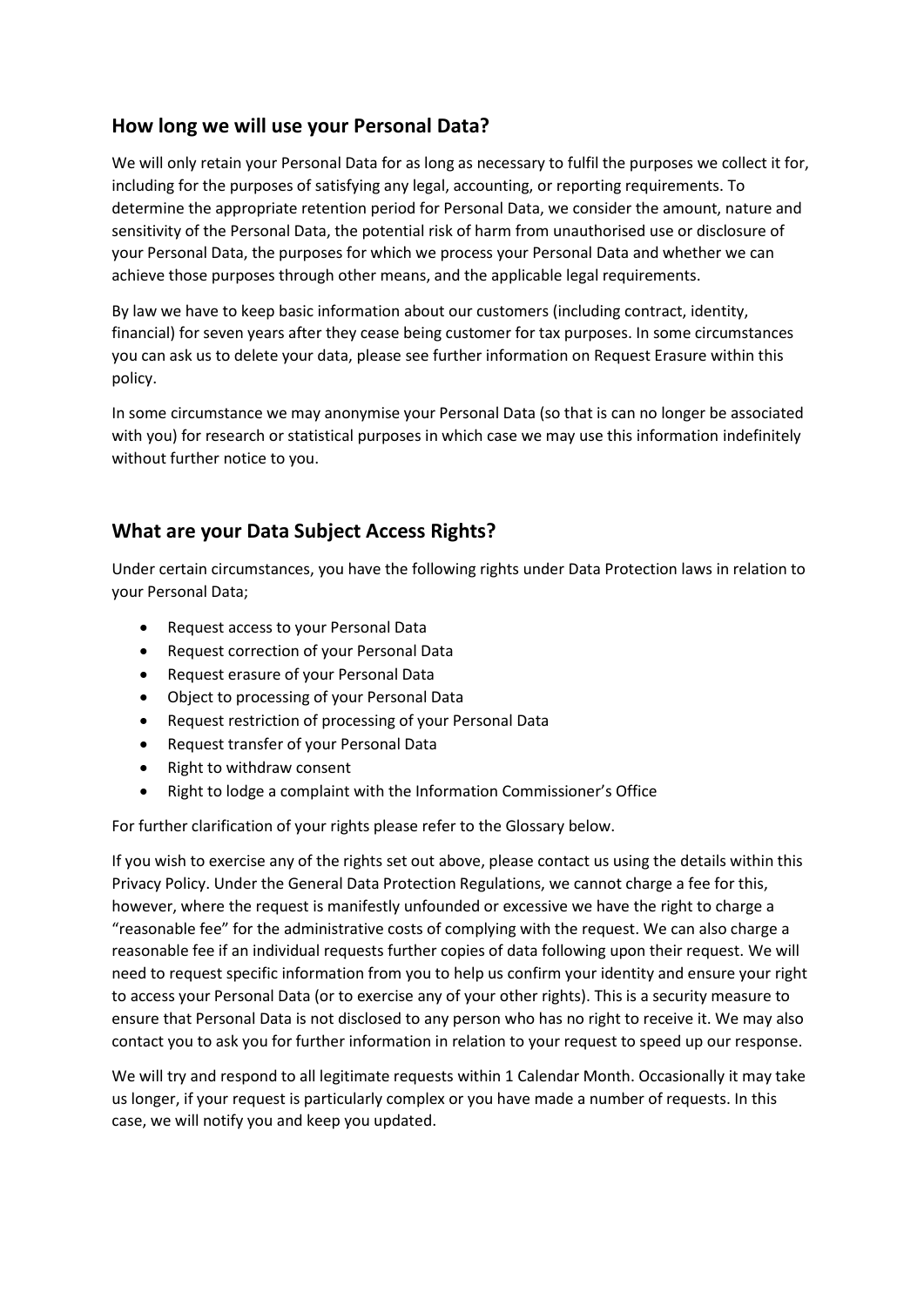## **Glossary**

*Legitimate Interest* means the interest of our business in conducting and managing our business to enable us to give you the best service/product and the best and most secure experience. We make sure we consider and balance any potential impact on you (both positive and negative) and your rights before we process your Personal Data for our legitimate interests. We do not use your Personal Data for activities where our interests are overridden by the impact on you (unless we have your consent or are otherwise required or permitted to by law). You can obtain further information about how we assess our legitimate interests against any potential impact on you in respect of specific activities by contacting us

*Performance of Contract* means processing your data where it is necessary for the performance of a contract to which you are a party or to take steps at your request before entering into such a contract.

*Comply* **with a legal or regulatory obligation** means processing your Personal Data where it is necessary for compliance with a legal or regulatory obligation that we are subject to.

*Consent* means where you voluntarily opt-in and give your agreement & permission to receive marketing communications from us.

#### **Request Access**

Request access to your Personal Data (commonly known as a "data subject access request"). This enables you to receive a copy of the Personal Data we hold about you and to check that we are lawfully processing it.

#### **Request Correction**

Request correction of the Personal Data that we hold about you. This enables you to have any incomplete or inaccurate data we hold about you corrected, though we may need to verify the accuracy of the new data you provide to us.

#### **Request Erasure**

Request erasure of your Personal Data. This enables you to ask us to delete or remove personal data where there is no good reason for us continuing to process it. You also have the right to ask us to delete or remove your Personal Data where you have successfully exercised your right to object to processing (see below), where we may have processed your information unlawfully or where we are required to erase your Personal Data to comply with local law. Note, however, that we may not always be able to comply with your request of erasure for specific legal reasons which will be notified to you, if applicable, at the time of your request.

### **Object To Processing**

Object to processing of your Personal Data where we are relying on a legitimate interest (or those of a third-party) and there is something about your particular situation which makes you want to object to processing on this ground as you feel it impacts on your fundamental rights and freedoms. You also have the right to object where we are processing your Personal Data for direct marketing purposes. In some cases, we may demonstrate that we have compelling legitimate grounds to process your information which override your rights and freedoms.